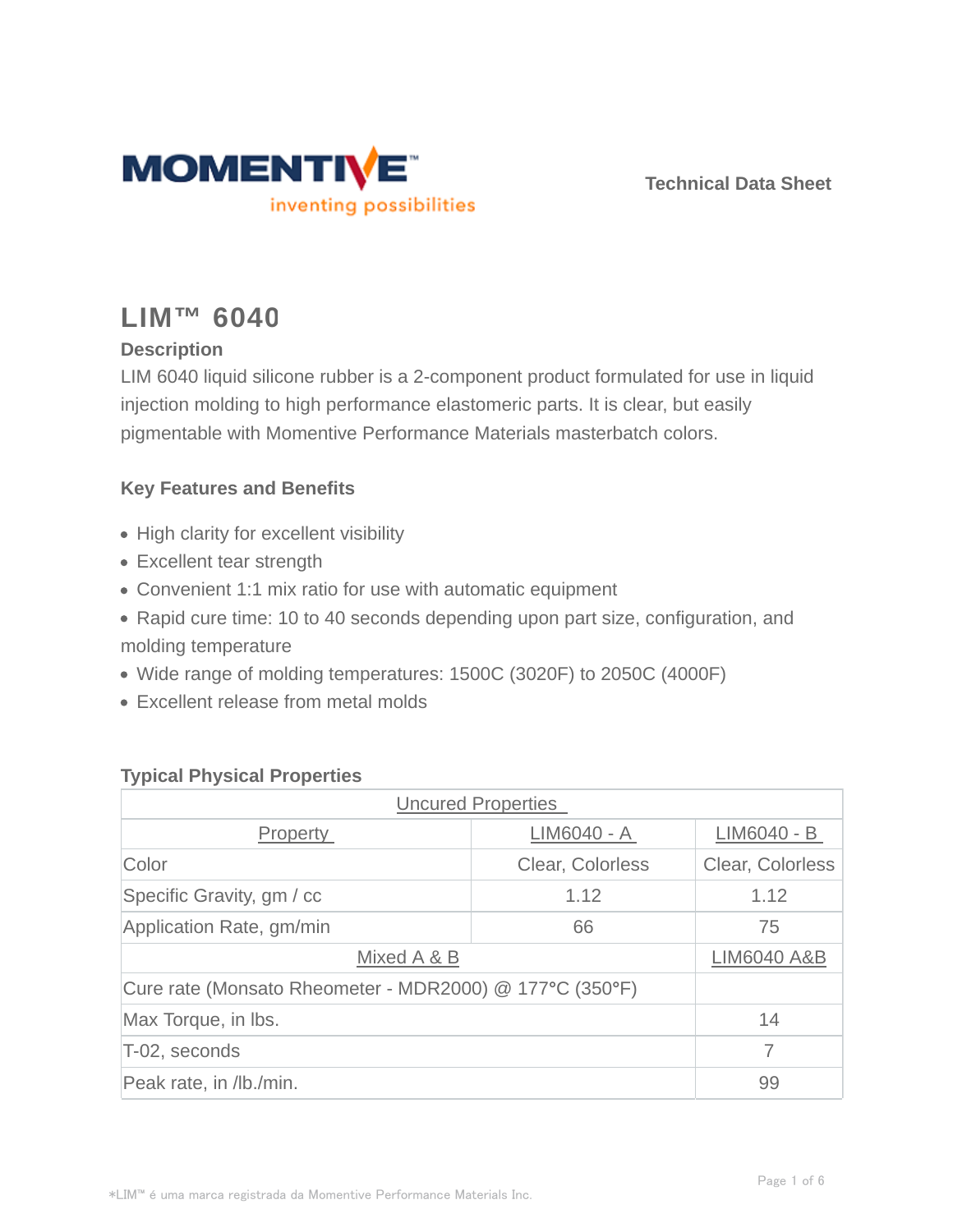## T-90, seconds 12

| <b>Cured Properties</b>                     | As Molded 30 sec @<br>177°C (350°F) | Postbaked 1hr @ 204°C<br>(400°F) |
|---------------------------------------------|-------------------------------------|----------------------------------|
| Hardness, Shore A durometer                 | 40                                  | 42                               |
| Tensile Strength, psi (MPa)                 | 1200(8.3)                           | 1300(9.7)                        |
| Elongation, %                               | 650                                 | 600                              |
| Tensile Modulus @ 100%, psi<br>(MPa)        | 230(1.06)                           | 220(1.5)                         |
| Tear Strength, Die B, ppi (KN/M)            | 230(40.4)                           | 230(40.4)                        |
| Compression Set, % (22hrs. @<br>177C/(350F) | 40                                  | 25                               |
| Bashore, %                                  | 58                                  | 54                               |
| After Heat Aging 168 hr @<br>177C/350F      |                                     |                                  |
| Hardness, Shore A change                    | $+3$ pts.                           | $+3$ pts.                        |
| Tensile change                              | $+8%$                               | $-8%$                            |
| Elongation, change                          | 1%                                  | $-15%$                           |
| Tear strength, change                       | $+5%$                               | $+5%$                            |
| Bashore change                              | $-3$ pts.                           | $+1$ pt.                         |
| <b>Electrical</b>                           |                                     |                                  |
| Dielectric Strength, V/mil                  | 460                                 |                                  |
| Dielectric Constant @ 1000Hz                | 3.0                                 |                                  |
| Dissipation Factor @ 1000 Hz                | 0.0001                              |                                  |
| Volume Resistivity, Ohm-cm                  | 6.4 x 10 14                         |                                  |

Typical data are average data actual values may vary.

Typical data shall not be used as product specifications.

Potential Applications

The combination of excellent clarity, tear strength and very high tensile strength makes this product suitable for a wide variety of applications.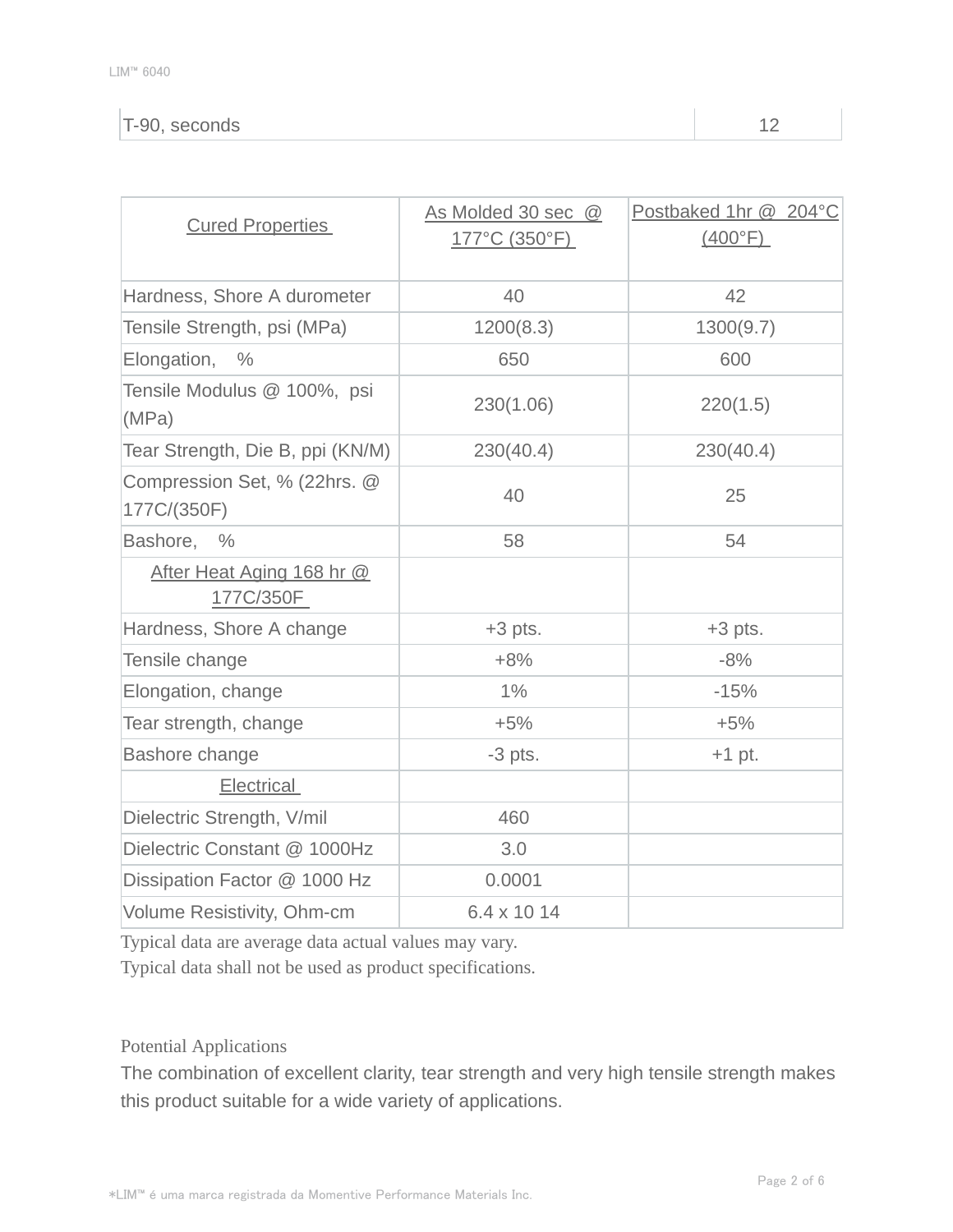- Baby bottle nipples
- Connector inserts
- Seals
- Flexible mounts
- Valves
- Sports goggles
- Masks
- Health care equipment
- Camera parts
- Coating metal rolls

## **Processing Recommendations**

Ready-to-use mixtures (of the components A and B) are fed directly to the injectionmolding machine from the original containers by means of a metering and mixing unit. The mixture, consisting of the two components in the ratio 1:1, is injected into the heated mold. At mold temperatures of 170 - 230°C, the addition-crosslinking silicone rubber typically vulcanizes, without any dissociation products, within a few seconds. High curing speed and easy demolding can help enable fully automated production of a large number of articles in short cycle times.

## **Regulatory Compliance**

- A representative sample of an analogous product to LIM 6040 met the requirements of USP Class VI and ISO 10993 under Good Laboratory Practices (GLP).
- Listed as UL 94 HB (File No. E205753)
- The ingredients are listed in the BfR recommendation XV "Silicones" (1)
- Compositionally compliant with 21 CFR 177.2600 Rubber articles intended for repeated use $(2)$

(1) Producer of the final article needs to test and confirm that the final product meets the extraction limits of BfR XV or corresponding EU legislation.

(2) It is the responsibility of the user to determine that the final product complies with the extractive limitations and other requirements of 21 CFR 177.2600, under their specific manufacturing procedures.

## **Patent Status**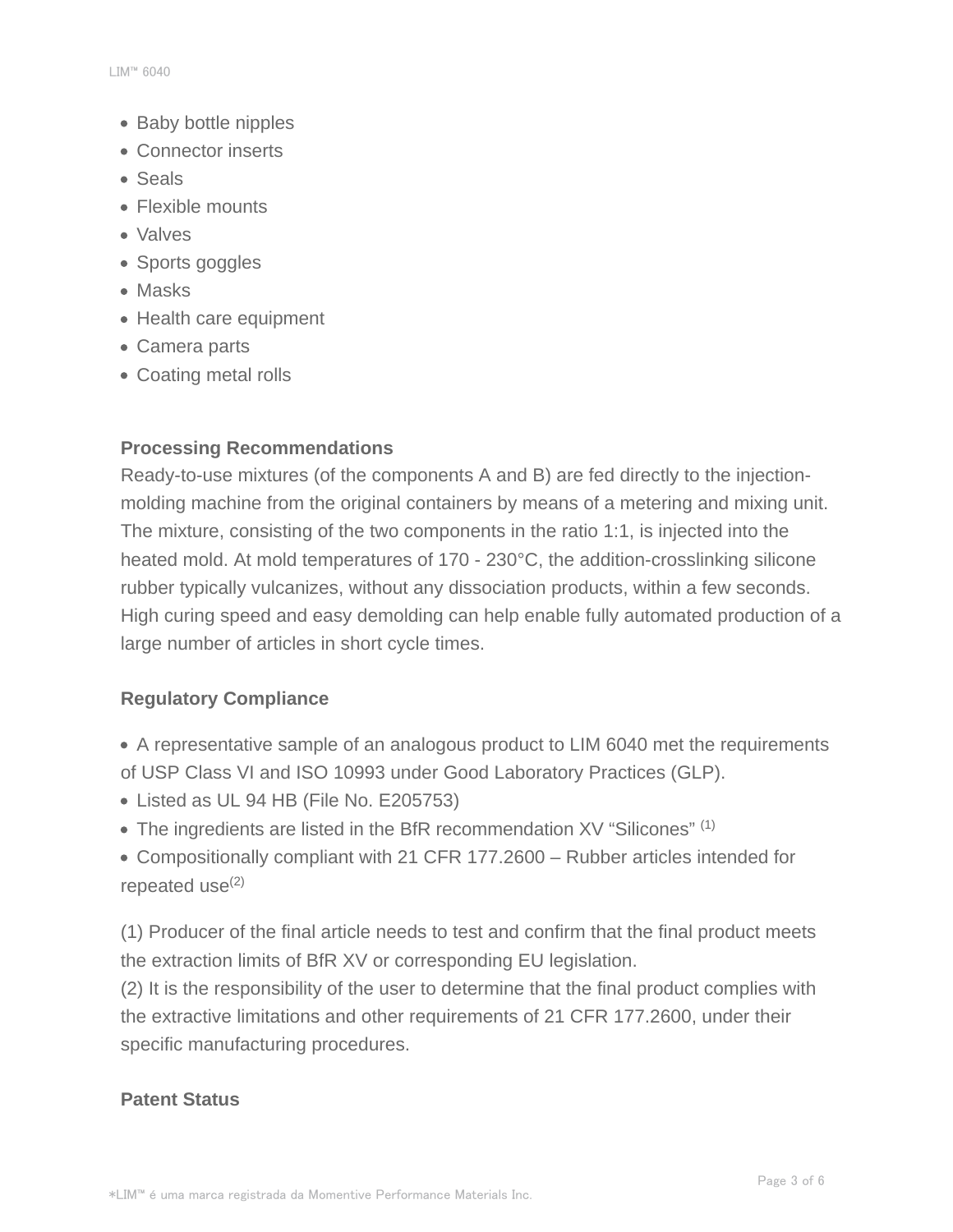Nothing contained herein shall be construed to imply the nonexistence of any relevant patents or to constitute the permission, inducement or recommendation to practice any invention covered by any patent, without authority from the owner of the patent.

### **Product Safety, Handling and Storage**

Customers should review the latest Safety Data Sheet (SDS) and label for product safety information, safe handling instructions, personal protective equipment if necessary, emergency service contact information, and any special storage conditions required for safety. Momentive Performance Materials (MPM) maintains an aroundthe-clock emergency service for its products. SDS are available at www.momentive.com or, upon request, from any MPM representative. For product storage and handling procedures to maintain the product quality within our stated specifications, please review Certificates of Analysis, which are available in the Order Center. Use of other materials in conjunction with MPM products (for example, primers) may require additional precautions. Please review and follow the safety information provided by the manufacturer of such other materials.

#### **Limitations**

Customers must evaluate Momentive Performance Materials products and make their own determination as to fitness of use in their particular applications.

# **Contact Information** Email commercial.services@momentive.com

### **Telephone**

| <b>Americas</b>      | <b>Latin America</b> | <b>EMEAI- Europe, Middle</b> | <b>ASIA PACIFIC</b> |
|----------------------|----------------------|------------------------------|---------------------|
|                      |                      | East, Africa & India         |                     |
| +1 800 295 2392      | <b>Brazil</b>        | <b>Europe</b>                | China               |
| Toll free*           | +55 11 4534 9650     | +390510924300                | 800 820 0202        |
| +704 805 6946        | <b>Direct Number</b> | Direct number                | Toll free           |
| <b>Direct Number</b> |                      |                              | +86 21 3860 4892    |
|                      |                      |                              | Direct number       |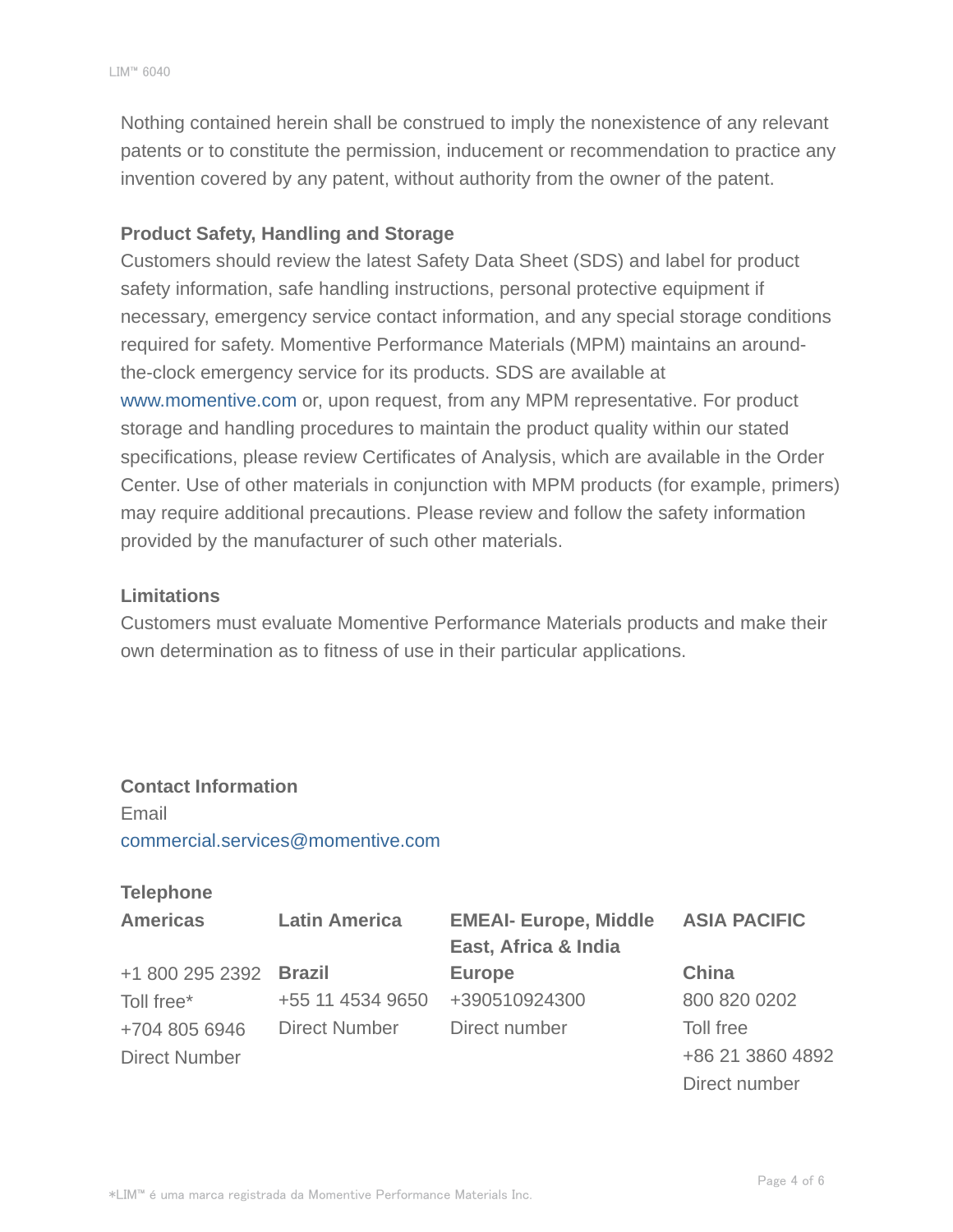| *All American | <b>Mexico</b>        | India, Middle East &       | Japan           |
|---------------|----------------------|----------------------------|-----------------|
| countries     | +52 55 2169 7670     | <b>Africa</b>              | +81 3 5544 3111 |
|               | <b>Direct Number</b> | + 91 44 71212207           | Direct number   |
|               |                      | Direct number*             |                 |
|               |                      | <b>*All Middle Eastern</b> | <b>Korea</b>    |
|               |                      | countries, Africa, India,  | +82 2 6201 4600 |

For literature and technical assistance, visit our website at: www.momentive.com

#### **DISCLAIMER:**

**THE MATERIALS, PRODUCTS AND SERVICES OF MOMENTIVE PERFORMANCE MATERIALS INC. AND ITS SUBSIDIARIES AND AFFILIATES (COLLECTIVELY "SUPPLIER"), ARE SOLD SUBJECT TO SUPPLIER'S STANDARD CONDITIONS OF SALE, WHICH ARE INCLUDED IN THE APPLICABLE DISTRIBUTOR OR OTHER SALES AGREEMENT, PRINTED ON THE BACK OF ORDER ACKNOWLEDGMENTS AND INVOICES, AND AVAILABLE UPON REQUEST. ALTHOUGH ANY INFORMATION, RECOMMENDATIONS, OR ADVICE CONTAINED HEREIN IS GIVEN IN GOOD FAITH, SUPPLIER MAKES NO WARRANTY OR GUARANTEE, EXPRESS OR IMPLIED, (i) THAT THE RESULTS DESCRIBED HEREIN WILL BE OBTAINED UNDER END-USE CONDITIONS, OR (ii) AS TO THE EFFECTIVENESS OR SAFETY OF ANY DESIGN INCORPORATING ITS PRODUCTS, MATERIALS, SERVICES, RECOMMENDATIONS OR ADVICE. EXCEPT AS PROVIDED IN SUPPLIER'S STANDARD CONDITIONS OF SALE, SUPPLIER AND ITS REPRESENTATIVES SHALL IN NO EVENT BE RESPONSIBLE FOR ANY LOSS RESULTING FROM ANY USE OF ITS MATERIALS, PRODUCTS OR SERVICES DESCRIBED HEREIN.** Each user bears full responsibility for making its own determination as to the suitability of Supplier's materials, services, recommendations, or advice for its own particular use. Each user must identify and perform all tests and analyses necessary to assure that its finished parts incorporating Supplier's products, materials, or services will be safe and suitable for use under end-use conditions. Nothing in this or any other document, nor any oral recommendation or advice, shall be deemed to alter, vary, supersede, or waive any provision of Supplier's standard Conditions of Sale or this Disclaimer, unless any such modification is specifically agreed to in a writing signed by Supplier. No statement contained herein concerning a possible or suggested use of any material, product,